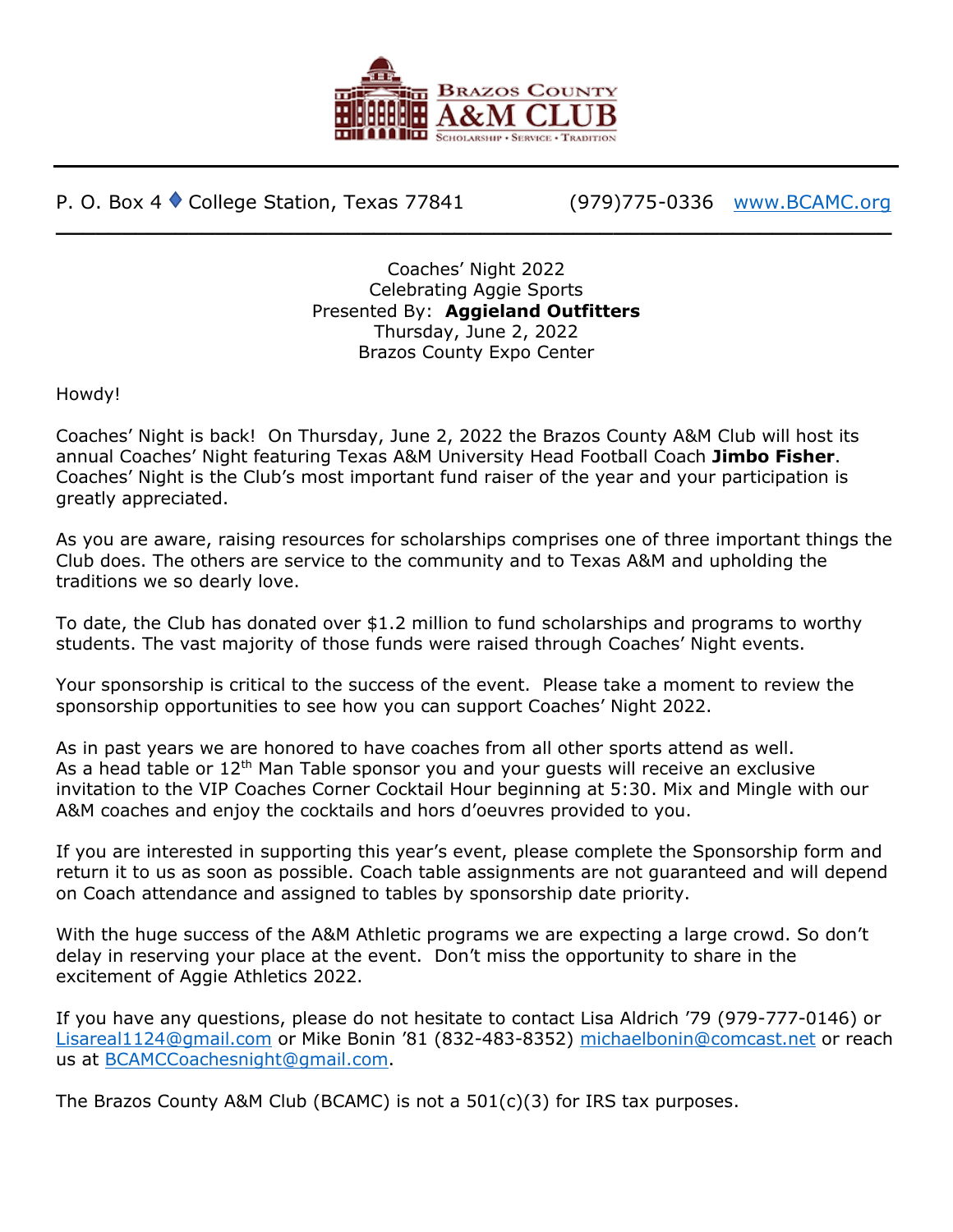

P. O. Box 4 ♦ College Station, Texas 77841 (979)775-0336 [www.BCAMC.org](http://www.bcamc.org/)

Coaches' Night 2022 Celebrating Aggie Sports Presented By: **Aggieland Outfitters** Thursday, June 2, 2022 Brazos County Expo Center

**\_\_\_\_\_\_\_\_\_\_\_\_\_\_\_\_\_\_\_\_\_\_\_\_\_\_\_\_\_\_\_\_\_\_\_\_\_\_\_\_\_\_\_\_\_\_\_\_\_\_\_\_\_\_\_\_\_\_\_\_\_\_\_**

## **2022 Sponsorship Opportunities**

**12th Man (\$2,500)** This Sponsorship level includes seating for ten (eight if with coach/spouse) located front and center.

As a  $12<sup>th</sup>$  Man sponsor:

- You and your guests will receive an exclusive invitation to the Coaches' Corner Cocktail Hour. It will begin 30 minutes prior to the event and continue until dinner commences. You will be able to mix and mingle with Head Coaches and Assistant Coaches various Aggie Athletic Teams. Cocktail and hors d'oeuvres will be provided. You will be able to utilize this Coaches' Corner throughout the entire night!
- You will receive the highest visibility on all event marketing, including the BCAMC website [http://bcamc.org,](http://bcamc.org/) mentions in the BCAMC e-newsletter, the Coaches' Night event program, and verbal recognition during the event.
- You may pick a Coach to headline your table. Your placard will state: Coach XYZ Sponsored by Company XYZ. Coaches will be assigned on a first come, first serve basis.
- You may host a vendor table which includes one additional meal at the event.
- **NOTE: Having a coach at your table is not guaranteed.**

**Maroon (\$1,500)** This Sponsorship level includes seating for ten (eight if with coach/spouse) near the 12<sup>th</sup> Man Tables and as close to front and center as possible.

As a Maroon sponsor:

- You may pick a Coach to headline your table. Your placard will state: Coach XYZ Sponsored by Company XYZ. Coaches will be assigned on a first come, first serve basis.
- You will receive visibility on all event marketing, including the BCAMC website [http://bcamc.org,](http://bcamc.org/) mentions in the BCAMC e-newsletter, the Coaches' Night event program and verbal recognition during the event.
- **NOTE: Having a coach at your table is not guaranteed.**

## **White (\$1,200)**

• You will receive visibility on all event marketing, including the BCAMC website [http://bcamc.org,](http://bcamc.org/) mentions in the BCAMC e-newsletter, the Coaches' Night event program and verbal recognition during the event.